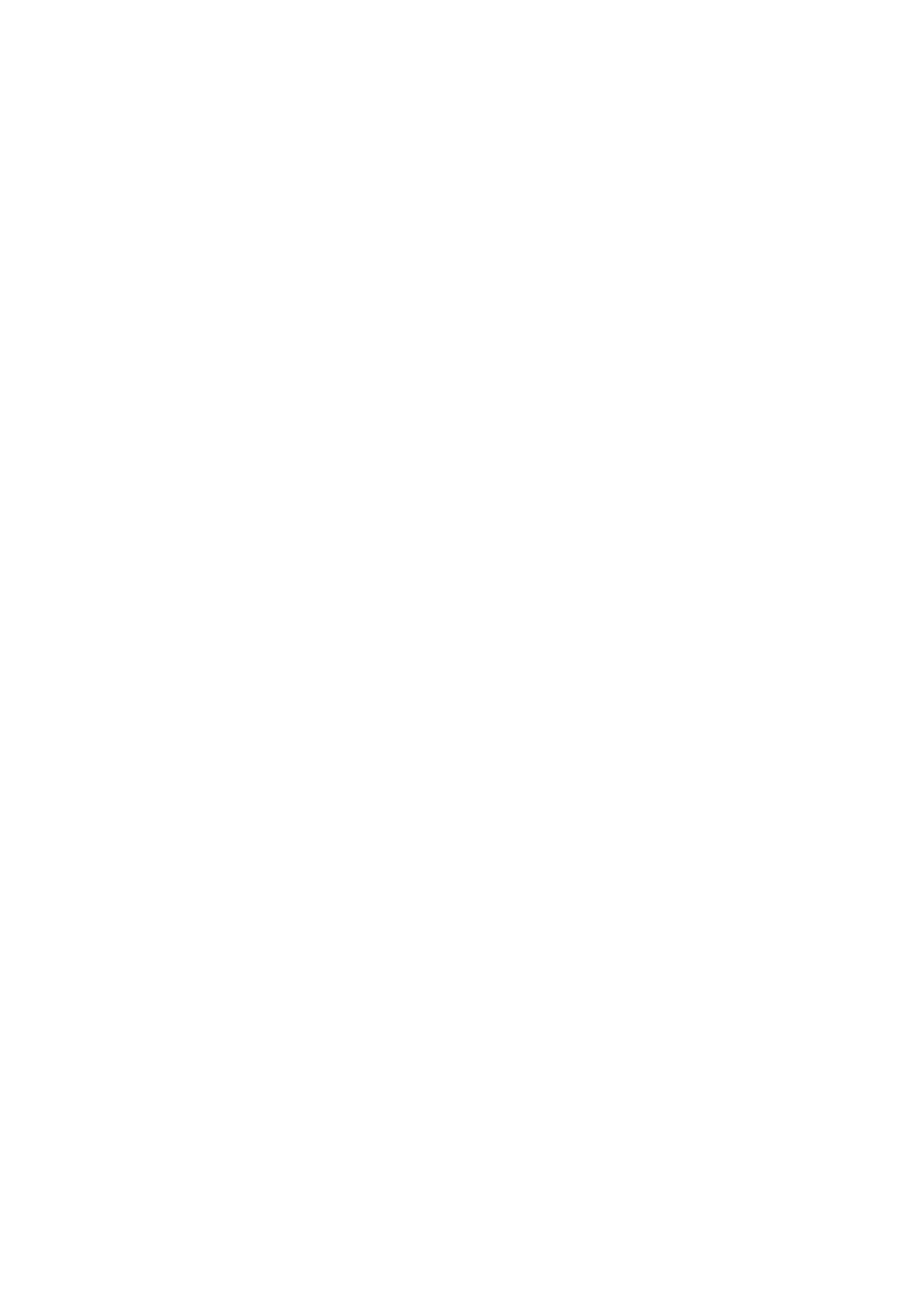Dear Parent/Carer,

It is very important that you, as parent/carers of our pupils are aware of what to do should there be any concern on a young person's safety and well-being during their time at Hazelwood.

This flyer seeks to give information on:-

- a) What child protection *is*;
- b) The types of problems that need to be looked for;
- c) The 'Safeguarding Team' in Hazelwood Integrated College;
- d) Who you can contact to raise a concern;
- e) Useful contacts.

Further information can be found in the school policy for Child Protection available from the school (Telephone: 028 9077 4202) or from the College website at *www.hazelwoodcollege.co.uk* (under the *Parents and Students* section).

Please do not hesitate to contact us at any time.

Yours,

Gain M'Ilvan.

.................................... Gavin McIlveen *Designated Teacher for Safeguarding Children*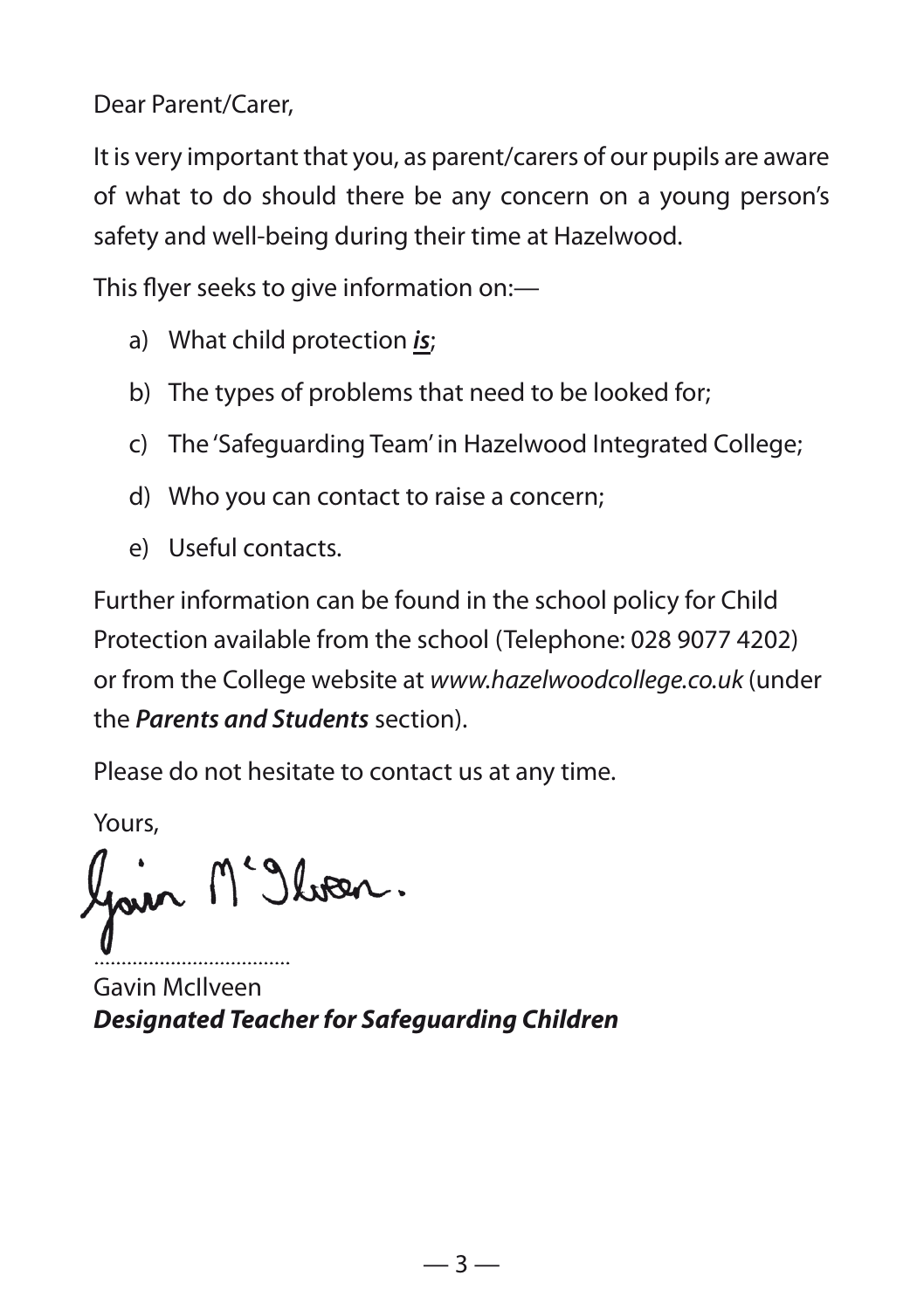### **Introduction**

In the College we seek to protect our students by helping them learn about the risks of possible abuse, helping them to recognize unwelcome behaviours in others and acquire the confidence and skills they need to keep themselves safe. The Board of Governors and Staff of Hazelwood Integrated College recognise that all staff, including volunteers has a full and active part to play in protecting pupils from harm.

### **Our Child Protection Policy:**

- **• Applies to all staff, governors and volunteers working in the school.**
- **• Seeks to safeguard and protect our students by ensuring that all who work in the school have clear guidance on the action which is required where abuse or neglect of a child is suspected.**

### **What is Child Protection?**

*Child Protection* are the words that we use when allegations of child abuse have to be investigated. However, child protection is not just about the investigation of a specific incident in which a child/ children may have been harmed. It involves a thorough assessment of the needs of children and their families so that effective help and support are provided. Help and support should enhance children's welfare as well as protecting them from significant harm.

Anyone who is worried that a child might be at risk of harm or abuse must advise the Social Services, the NSPCC or the Police. This is called a 'referral'. Referrals can come from neighbours, friends, relatives, a professional such as a teacher, nurse or doctor or the child or parents themselves. Sometimes the person making the referral may be anonymous or insist on remaining unidentified. In such instances it is not possible to disclose the source of the referral to a parent.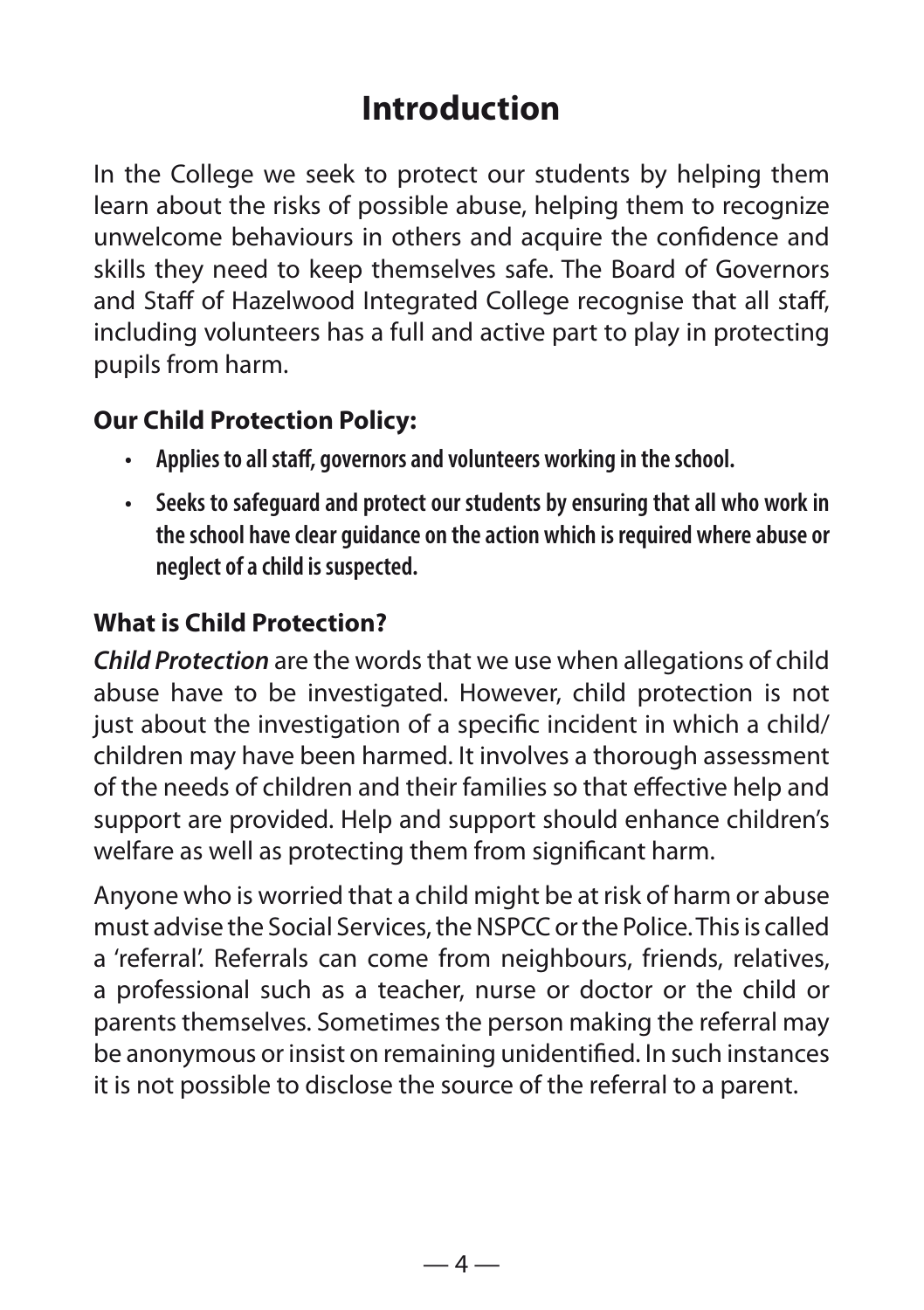### **The types of problems that need to be looked for:**

We recognize broad categories which are defined as follows:-

- **1) PHYSICAL ABUSE:** is the deliberate physical injury to a child, or the wilful or neglectful failure to prevent physical injury or suffering. This may include hitting, shaking, throwing, poisoning, burning or scalding, drowning, suffocating, confinement to a room or cot, or inappropriately giving drugs to control behaviour.
- **2) EMOTIONAL ABUSE:** is the persistent emotional ill treatment of a child such as to cause severe and persistent adverse effects on the child's emotional development. It may involve conveying to a child that he is worthless or unloved, inadequate, or valued only insofar as he meets the needs of another person. It may involve causing a child frequently to feel frightened or in danger, or the exploitation or corruption of a child. Some level of emotional abuse is involved in all types of ill treatment of a child, though it may occur alone. Domestic violence, adult mental health problems and parental substance misuse may expose a child to emotional abuse.
- **3) SEXUAL ABUSE:** involves forcing or enticing a child to take part in sexual activities. The activities may involve physical contact, including penetrative or non-penetrative acts. The may include non-contact activities, such as involving children in looking at, or in the production of, pornographic material or watching sexual activities, or encouraging children to behave in sexually inappropriate ways.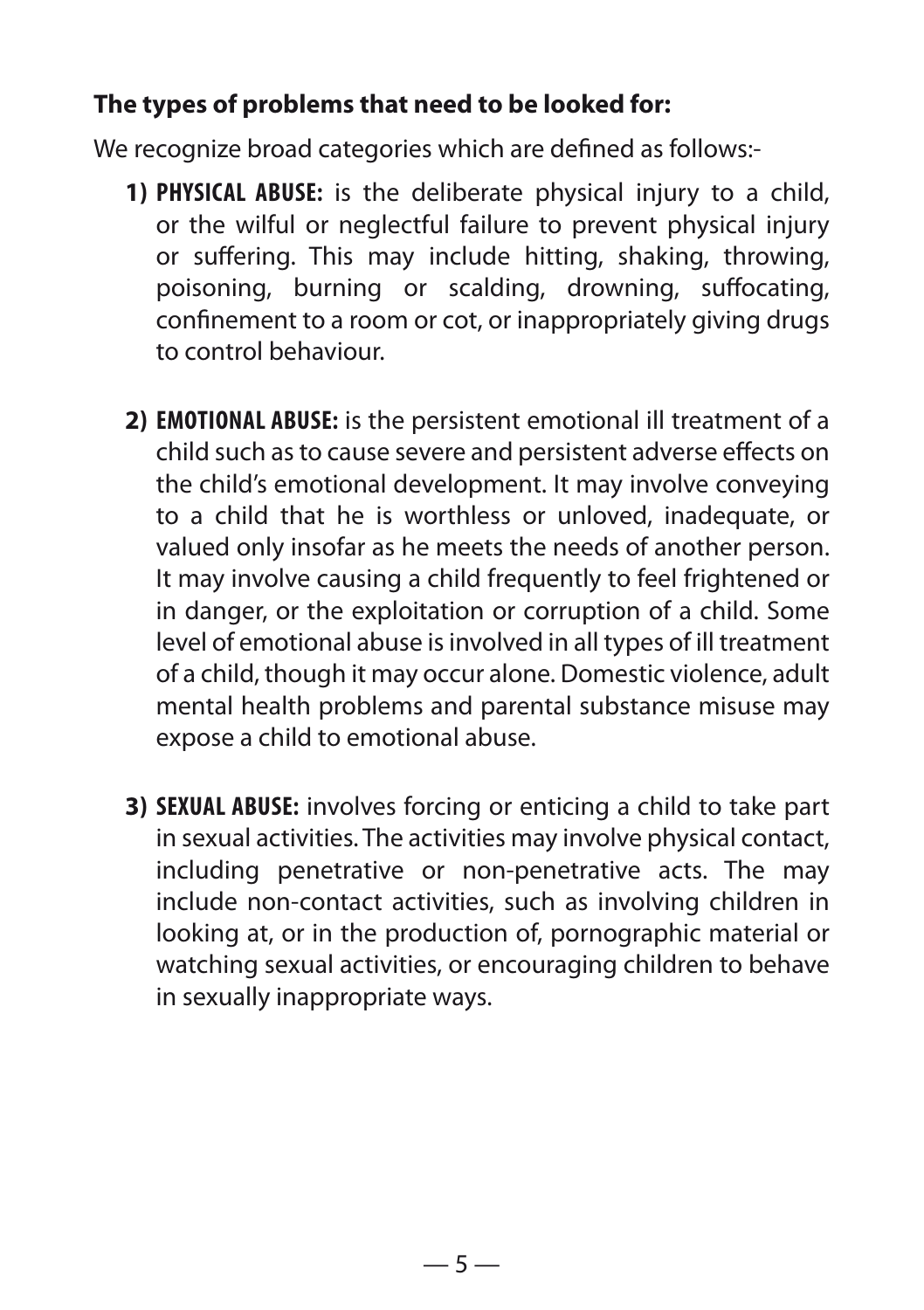- **4) NEGLECT:** is the persistent failure to meet a child's physical, emotional and/or psychological needs, likely to result in significant harm. It may involve a parent or carer failing to provide adequate food, shelter and clothing, failing to protect a child from physical harm or danger, failing to ensure access to appropriate medical care or treatment, lack of stimulation or lack of supervision.
- **5) SELF HARM:** Whilst a child's own behaviour which places them at risk of significant harm (e.g. alcohol consumption or drug consumption) may not necessarily constitute abuse as defined for the purposes of Child Protection Procedures it is included in this policy. Such cases are often tricky and a matter for professional judgement. If in doubt consult with the designated teacher Mr McIlveen.
- **6) CHILD SEXUAL EXPLOITATION:** Sexual exploitation involves an individual or group of adults taking advantage of the vulnerability of an individual or groups of children or young people, and victims can be boys or girls. Children and young people are often unwittingly drawn into sexual exploitation through the offer of friendship and care, gifts, drugs and alcohol, and sometimes accommodation.
- **7) DOMESTIC ABUSE:** Domestic abuse can happen in any relationship and may involve the female in the relationship abusing the male and it can occur when a grown up child or teenager abuses their parents or carers. Children in homes were domestic violence occurs may get hurt trying to protect their mother, father or sibling, the child may indirectly receive an injury when items are thrown or weapons used and may develop difficulties at school, absences and lack of concentration.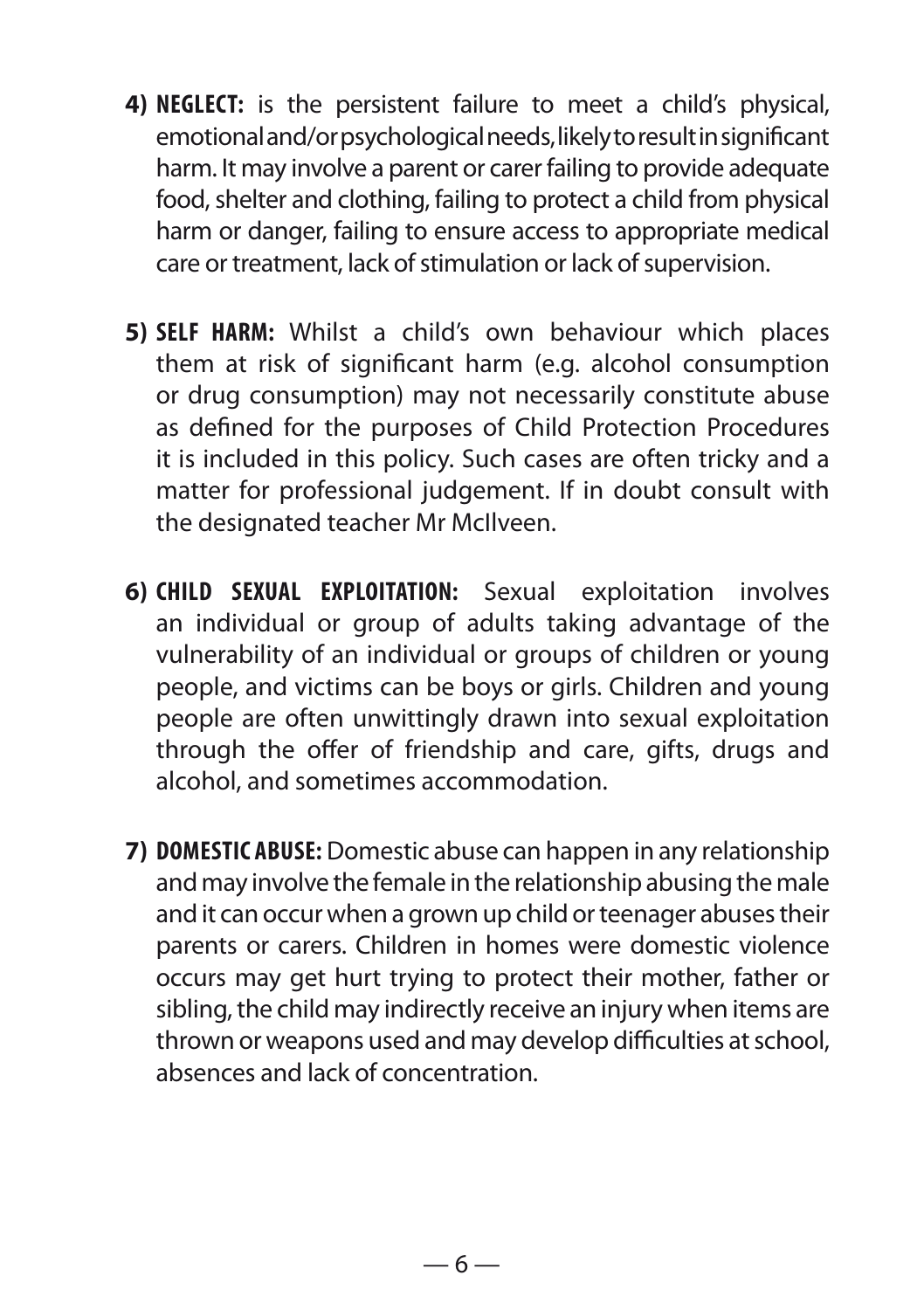### **The Safeguarding Team**

### **Who does my child contact if they have a problem or concern about another student?**

Your child can speak with his/her Form Tutor, Head of Year, or the *Designated Teacher for Child Protection*, Mr Gavin McIlveen.

### **Who can you contact if there is a concern about a child's safety?**

- You can talk to the child's Form Tutor or *Head of Year.*
- You may also talk to a *Vice Principal*: MrsJackson (for **Junior School:**Years 8, 9 & 10), *or* Mrs Leslie (for **Senior School:** Years 11, 12, 13 & 14).
- If you are still concerned, you can talk to the *Designated Teacher for Child Protection*, Mr McIlveen — **OR**
- The *Deputy Designated Teachers for Child Protection*, Mrs Drennan and Mrs Robb.
- All staff can be contacted on 028 9077 4202.
- If you am still concerned, you can talk or write to the *Chairperson of the Board of Governors* Mr Trevor Parkhill at the school.
- At any time, you can write to the *Northern Health and Social Care Trust Gateway Services* or telephone 03001 234 333, *Belfast Gateway*: 028 9050 7000, or the local police.
- The school will normally seek to discuss any concerns about a pupil with their parents. This must be handled sensitively, and a member of the Safeguarding team will contact the parent in the event of a concern, suspicion or disclosure. However, if the school believes that notifying parents could increase the risk to the child or exacerbate the problem, advice will first be sought from children's social care services and local Education Authority.
- If the College becomes aware of young people below the age of consent engaging in sexual activity or, where we have concerns about a 16/17-year-old in a sexual relationship, the Designated Teacher has a duty to share this information with Social Services.